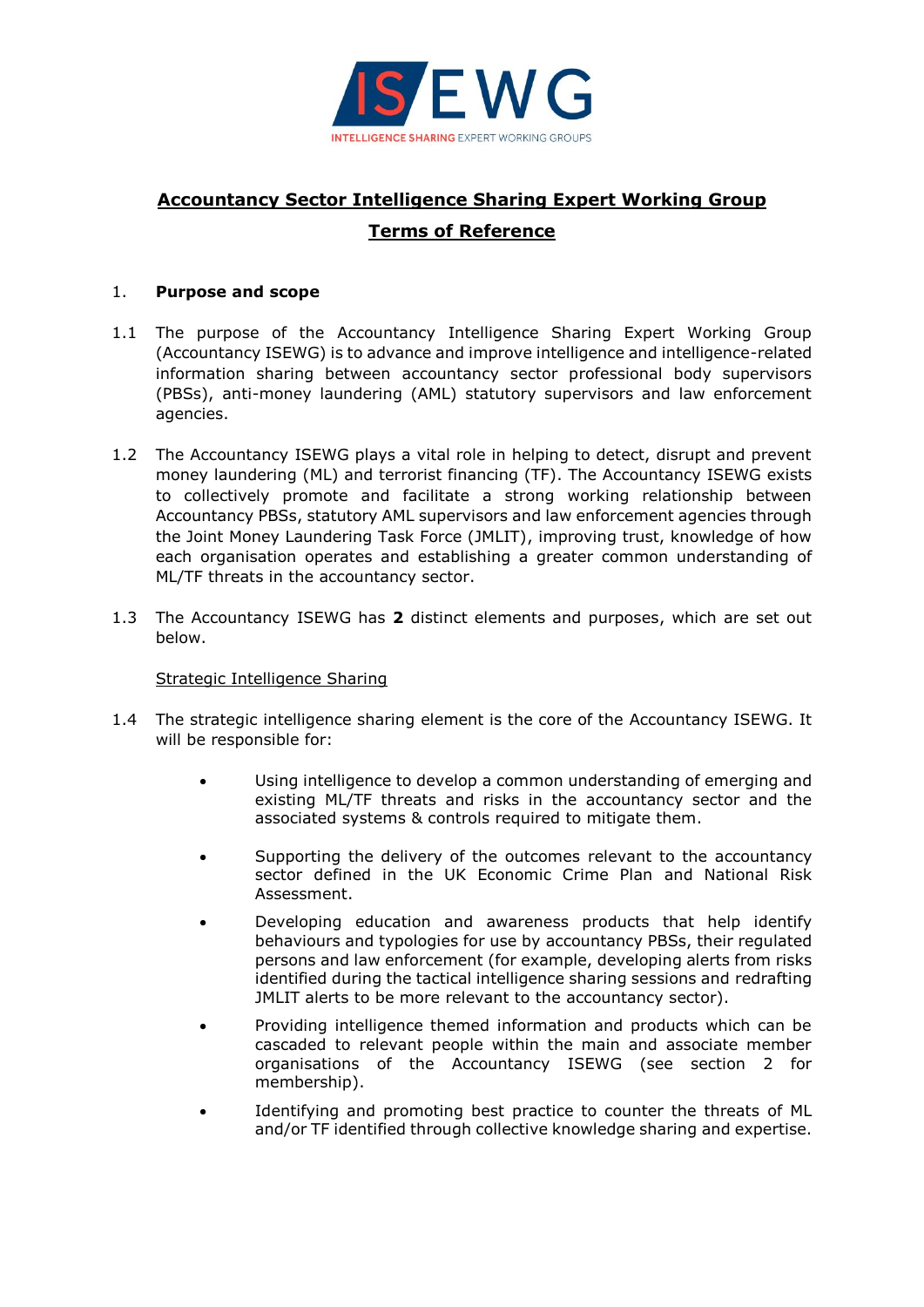• Recommending enhancements to existing PBS, supervisor and law enforcement intelligence related processes, practices, systems and controls.

## Tactical Intelligence Sharing

- 1.5 The tactical intelligence sharing element of the Accountancy ISEWG is intended to:
	- Support and develop high quality live intelligence sharing between law enforcement, the accountancy PBSs, and other statutory AML supervisors. A tactical intelligence sharing session may also include a relevant third-party organisation.
	- Tactical intelligence sharing sessions will be held outside of the main strategic session and enable participating parties to share intelligence relating to an ongoing investigation in a confidential and secure manner. If the intelligence is related to more than one accountancy PBS or statutory AML supervisor, then the session should include all relevant parties.
- 1.6 Tactical intelligence sharing sessions may follow the strategic session of the Accountancy ISEWG. However, tactical sessions may also be convened at any time where there is a wish to share live intelligence. While these are not a requirement, members of the Accountancy ISEWG should work together to deliver and promote the benefits of live intelligence sharing.
- 1.7 A tactical intelligence sharing session might be any combination of law enforcement, accountancy PBS(s), a statutory AML supervisor and/or a relevant third-party organisation as appropriate. Tactical intelligence sharing sessions can be held via any appropriate legislative intelligence sharing gateway. Members of the Accountancy ISEWG are responsible for satisfying themselves regarding the suitability of any legislative sharing gateway.
- 1.8 Members of the Accountancy ISEWG are responsible for determining, on a case by case basis, what intelligence and/or intelligence-related information they can exchange or disclose to other members, in accordance with the work and role of the Accountancy ISEWG.
- 1.9 Following a tactical intelligence sharing session, participants will feedback to the rest of the Accountancy ISEWG members on an anonymised basis at the next strategic intelligence sharing session so that lessons can be learnt, risks can be identified and the process of sharing information can be improved.
- 1.10 PBS members participating in a tactical session agree not to take any internal action on the intelligence shared with them unless there is a regulatory risk to the public. If a member determines that a risk has arisen, a discussion must be had between the relevant member parties to agree next steps and further actions. Matters discussed relating to a member's confidential information will be held in confidence and will not be discussed or disclosed to third parties without the express agreement of the relevant ISEWG member.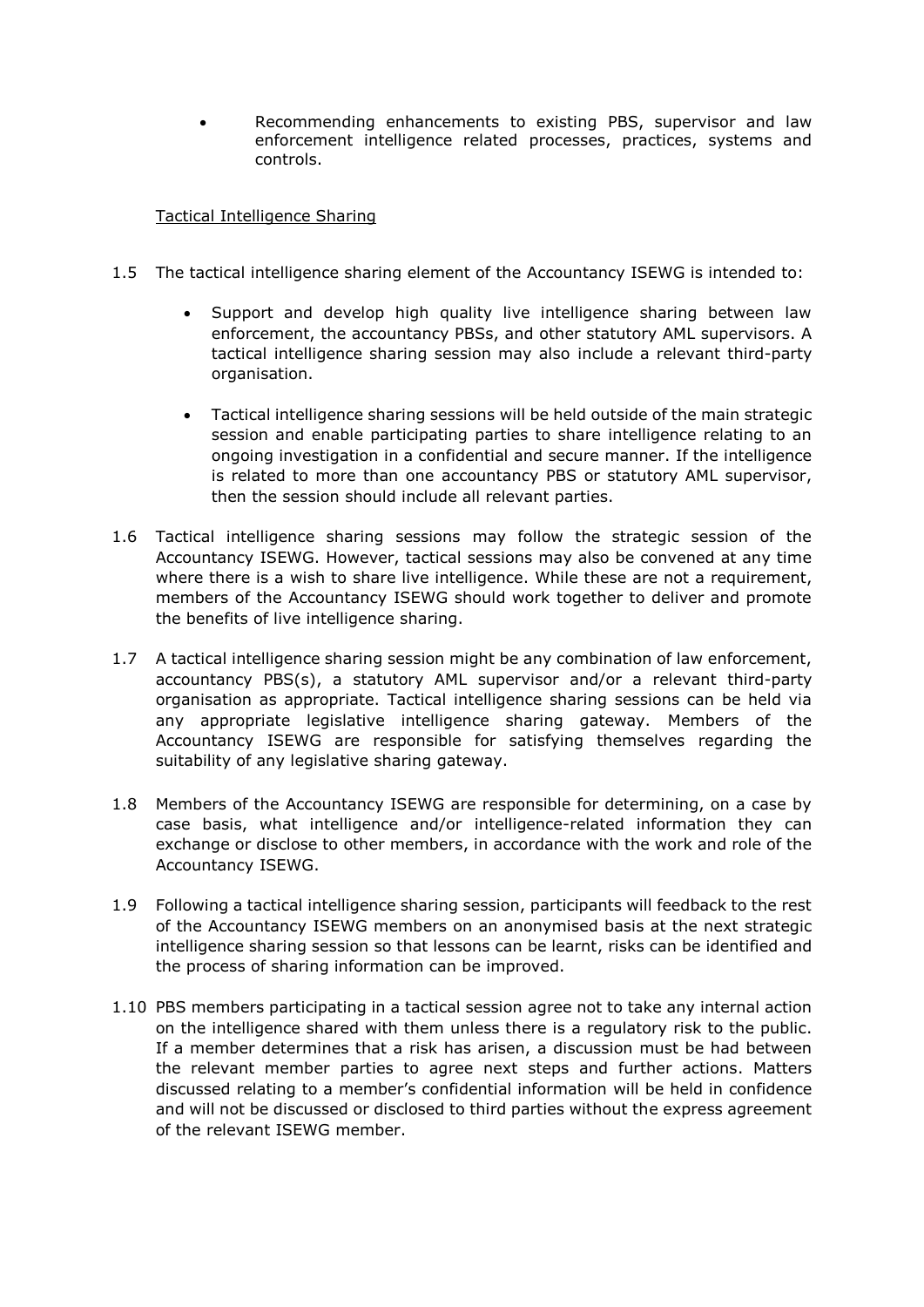1.11 Intelligence shared with the National Economic Crime Centre (NECC) and/or HM Revenue and Customs (HMRC) during a tactical session may be used in the discharge of their statutory functions. The NECC and/or HMRC agree that the source of intelligence will be kept confidential and that should a prosecuting authority require the intelligence as evidential information the proper legal disclosure requests will be made.

## Intelligence sharing outside of the Accountancy ISEWG

1.12 Should relevant tactical intelligence be shared outside of the Accountancy ISWEG, members should have regard to the aims and the outputs of the Accountancy ISEWG, and consider paragraphs 1.10 and 1.11.

## 2. **Inputs and Outputs**

- 2.1 Agenda items for a strategic session of the Accountancy ISEWG will be collated and agreed by the Chairperson and will be circulated to members in advance of the meeting.
- 2.2 Standing agenda items should include:
	- An update on minutes and actions from previous strategic session.
	- Discussion on emerging threats or themes members are seeing in their AML supervisory work.
	- Anonymised discussion on relevant referrals to the NECC or law enforcement related to the accountancy sector.
	- Feedback of previous tactical intelligence sharing sessions and resulting actions.
- 2.3 All members wishing to raise an agenda item are requested to submit a summary of what they wish to raise at the strategic intelligence sharing session to the Chairperson, no later than 2 weeks before the date of the next Accountancy ISEWG.
- 2.4 Additional papers may be circulated with the agenda for the strategic session of the Accountancy ISEWG, dependent on the agenda.
- 2.5 These Terms of Reference should be reviewed by the members at the end of every financial year (April – March).

## 3. **Membership and Chair**

3.1 There are two membership categories for the Accountancy ISEWG: Main and Associate.

## Main members

- 3.2 Main members of the Accountancy ISEWG will be made up of:
	- Nominated representatives from the accountancy PBSs;
	- Representatives from the NECC;
	- Representatives from Office for Professional Body Anti-Money Laundering Supervision (OPBAS);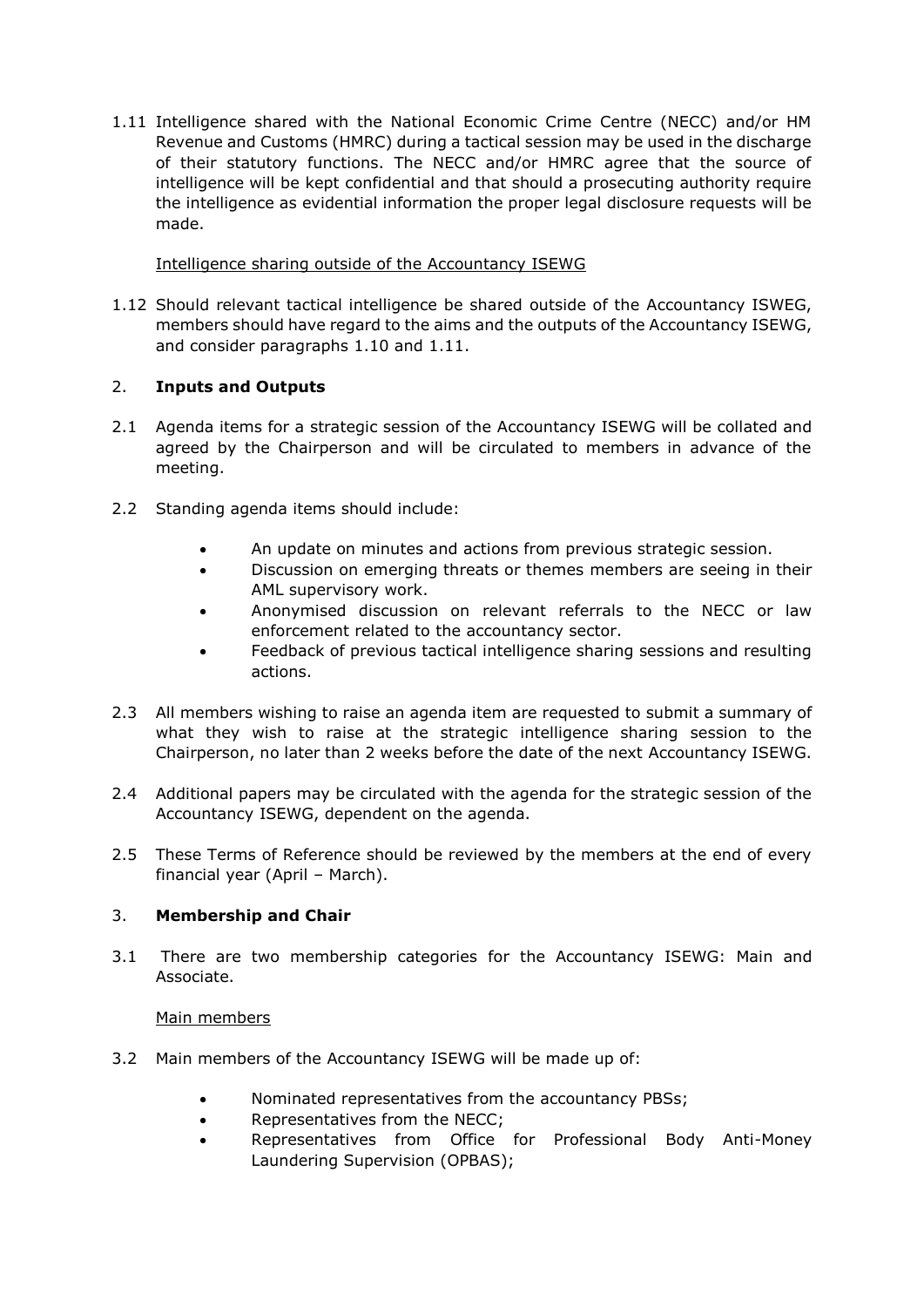- Representatives from the Financial Conduct Authority (FCA) intelligence department; and
- Representatives from HMRC
- 3.3 Main members are responsible for determining when it will be beneficial for their organisation to attend strategic meetings of the Accountancy ISEWG. Non-attendees will be able to access information which is agreed to be cascaded back through the Accountancy Affinity Group (AAG). Larger PBS's should aim to be represented at all meetings of the Accountancy ISEWG.
- 3.4 Alternative delegates attending a strategic session of the Accountancy ISEWG on behalf of a standing representative member must have the authority to make decisions on their behalf if required.
- 3.5 The Chairperson of the Accountancy ISEWG will monitor attendance levels at the strategic meetings. Where the Chairperson notes regular non-attendance by a PBS, and feels that this is detrimental to the successful delivery of the purposes of the Accountancy ISEWG, the Chairperson is responsible for discussing this matter with the relevant PBS. In exceptional circumstances, the Chairperson can ask the membership to vote on removing the organisation from the Accountancy ISEWG.

## Associate members

- 3.6 Associate members are:
	- Accountancy PBSs that choose to not be main member
- 3.7 Associate members of the Accountancy ISEWG are not required to attend a strategic intelligence sharing session. However, they may wish to or may be asked by the Chairperson to attend. Associate members will be entitled to receive minutes and outputs of the matters discussed at the strategic intelligence sharing sessions, including the anonymised feedback from a tactical session.
- 3.8 They are also able to request agenda items if they consider the Accountancy ISEWG an appropriate forum to discuss their item. Associate members will be required to attend a tactical intelligence sharing session if the intelligence is related to their organisation.

## All Members

- 3.9 All members must commit to actively and positively contributing to the Accountancy ISEWG's purpose, objectives and outputs where appropriate.
- 3.10 The nominated representative(s) that attend an Accountancy ISEWG meeting must be appropriately skilled and experienced employees of the organisation they are representing. To support building broader knowledge and expertise across the accountancy sector, the nominated representative(s) should have ability to disseminate knowledge and outputs generated by the Accountancy ISEWG within their respective organisations.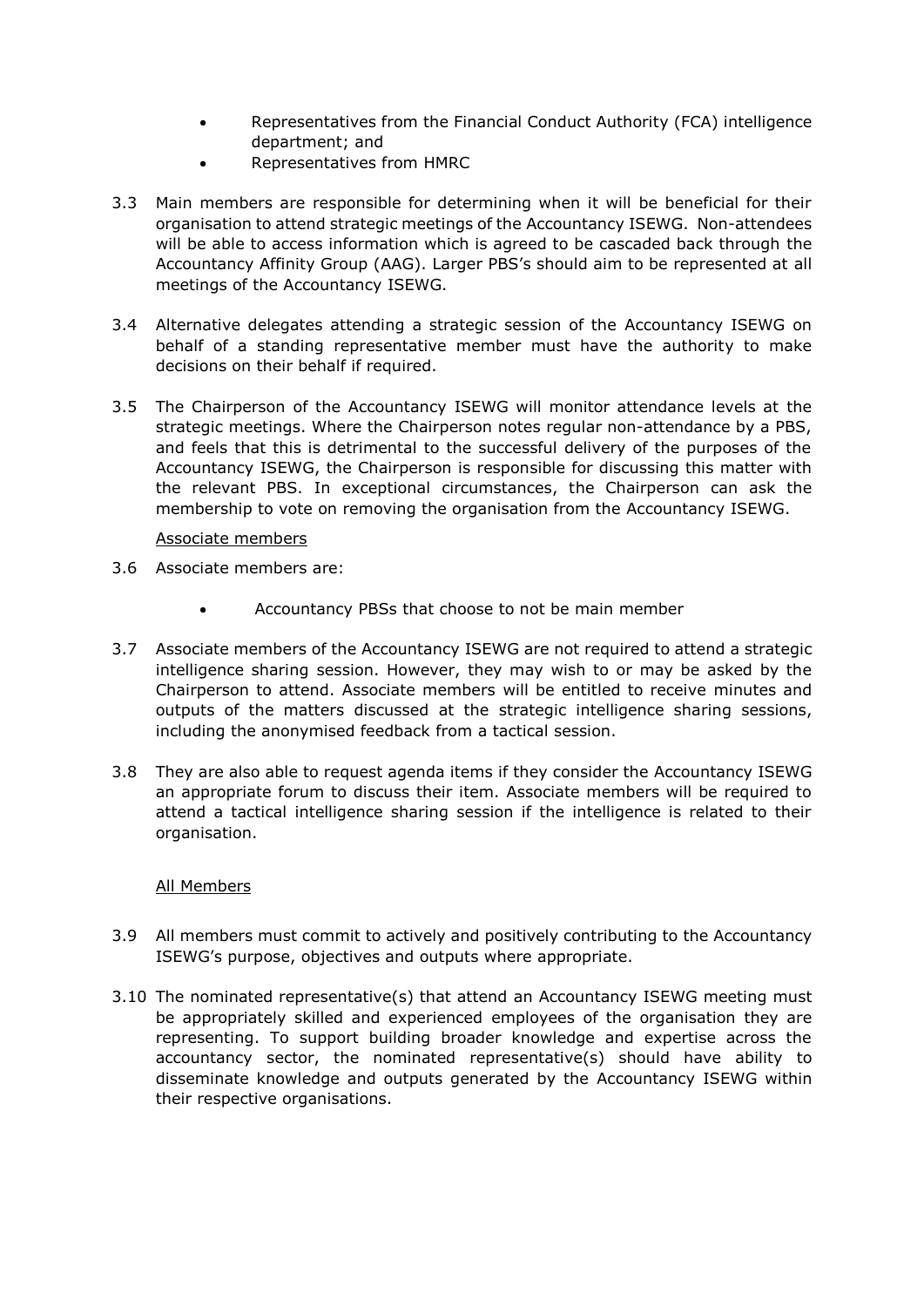3.11 All members of the Accountancy ISEWG (including the Chairperson) will remain employees of their own organisation and be subject to their organisation's policies and processes.

#### New Members

3.12 Expressions of interest to become a new member of the Accountancy ISEWG should be submitted to the Chairperson of the Accountancy ISEWG and will be considered and voted on by all members, using the process set out in Section 4.

## Third party attendees

- 3.13 Third party representatives from relevant organisations such as: UK Law Enforcement units, HM Treasury, Government departments, other non-accountancy supervisors and oversight bodies, such as the Insolvency Service or the Financial Reporting Council, may also attend a strategic session of the Accountancy ISEWG on an ad hoc basis, upon invitation by the Chairperson.
- 3.14 Relevant third-party representatives may also attend a tactical intelligence sharing session with the consent of the participating members. A third-party attendee in a tactical intelligence sharing session will be subject to the confidentially requirements in these terms of reference and may wish to attend the relevant feedback section of a strategic intelligence sharing session following a tactical session.

## Election of Chairperson and deputy

- 3.15 In year 1, to support the establishment and development of the Accountancy ISEWG, the Chairperson and deputy will be a representative from OPBAS. For year 2 and onwards, the Chairperson of the Accountancy ISEWG will be elected (for a period to be agreed/reviewed annually by the Accountancy ISEWG) by the members, based on voting using the process outlined below. For the purposes of clarity, a year term for the Chairperson and deputy is based on the financial year starting in April.
- 3.16 Due to Covid-19 and the UK lockdown, the handover of the chairmanship for year 2 was delayed. Effective immediately from 1 August 2020, the Chairperson and deputy of the Accountancy ISEWG will be representatives from the Association of Chartered Certified Accountants. Their term will run until April 2021 when the members will elect a new Chairperson in line with paragraph 3.15 above.
- 3.17 Potential candidates for Chairperson must be a main member of the Accountancy ISEWG. In the event of more than 1 person being proposed, all members will decide between the nominees by casting a vote, as set out in Section 4.
- 3.18 If the Chairperson leaves their organisation, or otherwise resigns the position, the deputy will take over the role of Chairperson. They will remain in place until the Accountancy ISEWG chair position is due to be re-opened. In these circumstances, the temporary Chairperson can appoint a deputy, if appropriate.

#### Vetting and secure information transfer

3.19 All members of the Accountancy ISEWG must meet the minimum-security vetting and information security requirements of the NECC. This will be set out by the NECC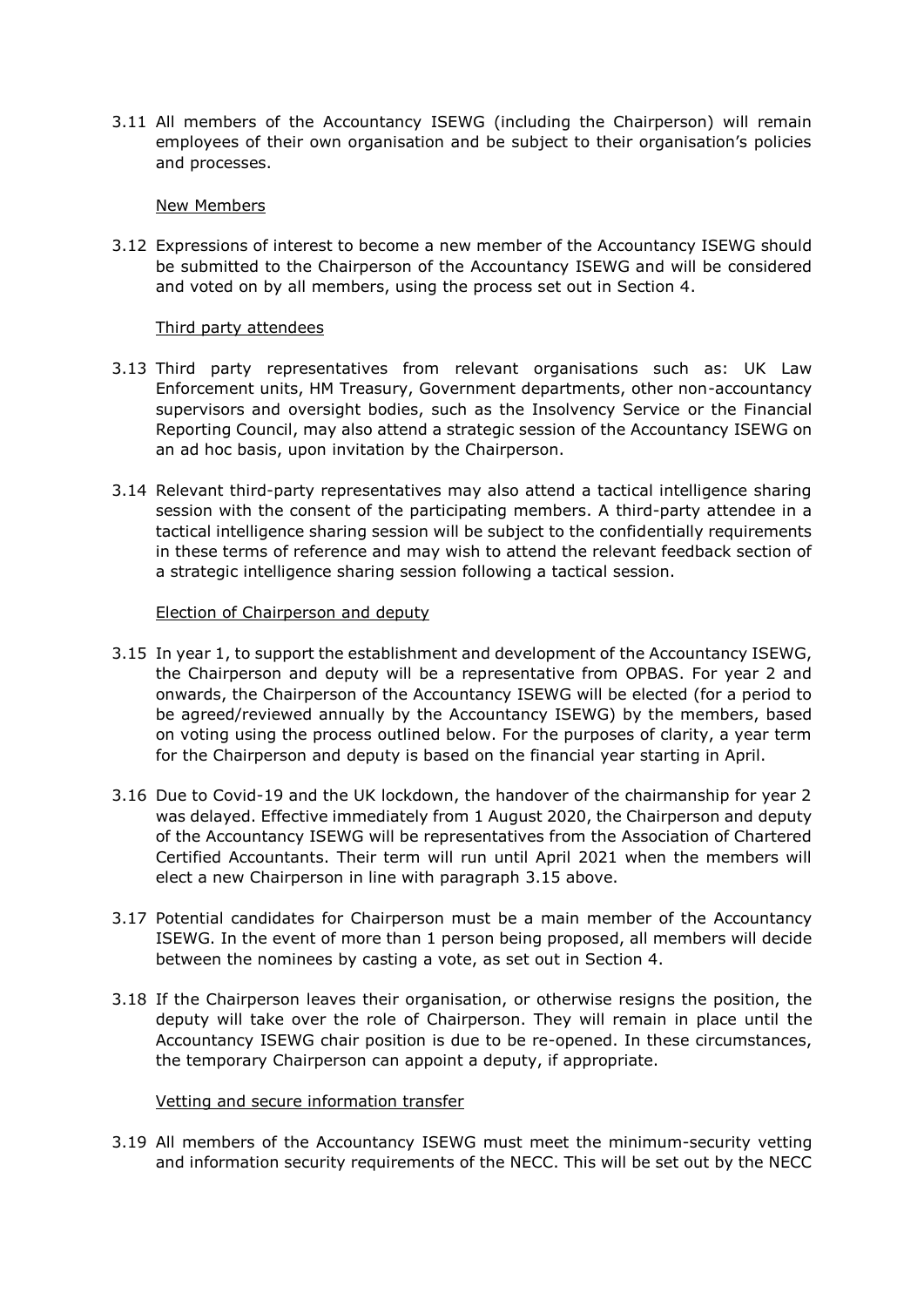in a separate document. As a minimum each member, main or associate, is required to have at least 2 employees obtain and maintain the relevant security clearance. This allows for delegate cover for annual leave etc.

## Confidentiality

- 3.20 All members participating in either the strategic and/or the tactical sessions of the Accountancy ISEWG, agree that matters discussed relating to a member's confidential information will be held in confidence and will not be discussed or disclosed to third parties without the express agreement of the relevant ISEWG member.
- 3.21 All members undertake to disclose any breaches of confidentiality relating to the Accountancy ISEWG to the Chairperson as soon as possible.
- 3.22 Participants in a tactical session further agree that any electronic intelligence and related correspondence will be held safely and securely, with appropriate protective markings. It should only be shared wider within a member's organisation where relevant and appropriate to do so.

## Conflicts of interest

3.23 All members of the Accountancy ISEWG are responsible for raising any conflicts of interest they may have in relation to matters to be discussed at a strategic or tactical session. The conflict will be recorded in the minutes and the relevant member will take such actions as deemed appropriate by the Chairperson, including excusing themselves from participation in a discussion and/or meeting.

#### 4. **Meetings**

- 4.1 The strategic intelligence sharing session of the Accountancy ISEWG will aim to meet quarterly with at least 4 meetings annually. In the event of an emerging threat, risk or issue that requires immediate action, an additional strategic session of the Accountancy ISEWG can be convened on an ad-hoc basis.
- 4.2 The Chairperson of the Accountancy ISEWG is responsible for organising the strategic meetings, sourcing a suitable location for the meetings, seeking input into the agenda, cascading the agenda and chairing the strategic intelligence sharing meeting.
- 4.3 OPBAS are responsible for coordinating any tactical sessions between members of the Accountancy ISEWG. However, they are not required to attend the session unless invited by the relevant participants.
- 4.4 A main member may be delegated by the Chairperson to take responsibility for accurately drafting and cascading the minutes and actions points from a strategic intelligence sharing session of the Accountancy ISEWG.
- 4.5 The Chairperson is responsible for circulating the draft minutes of the strategic intelligence sharing session to attending members for comment within 10 working days of a meeting. Attending members will have a further 10 working days to provide any comments which will be incorporated by the Chairperson.